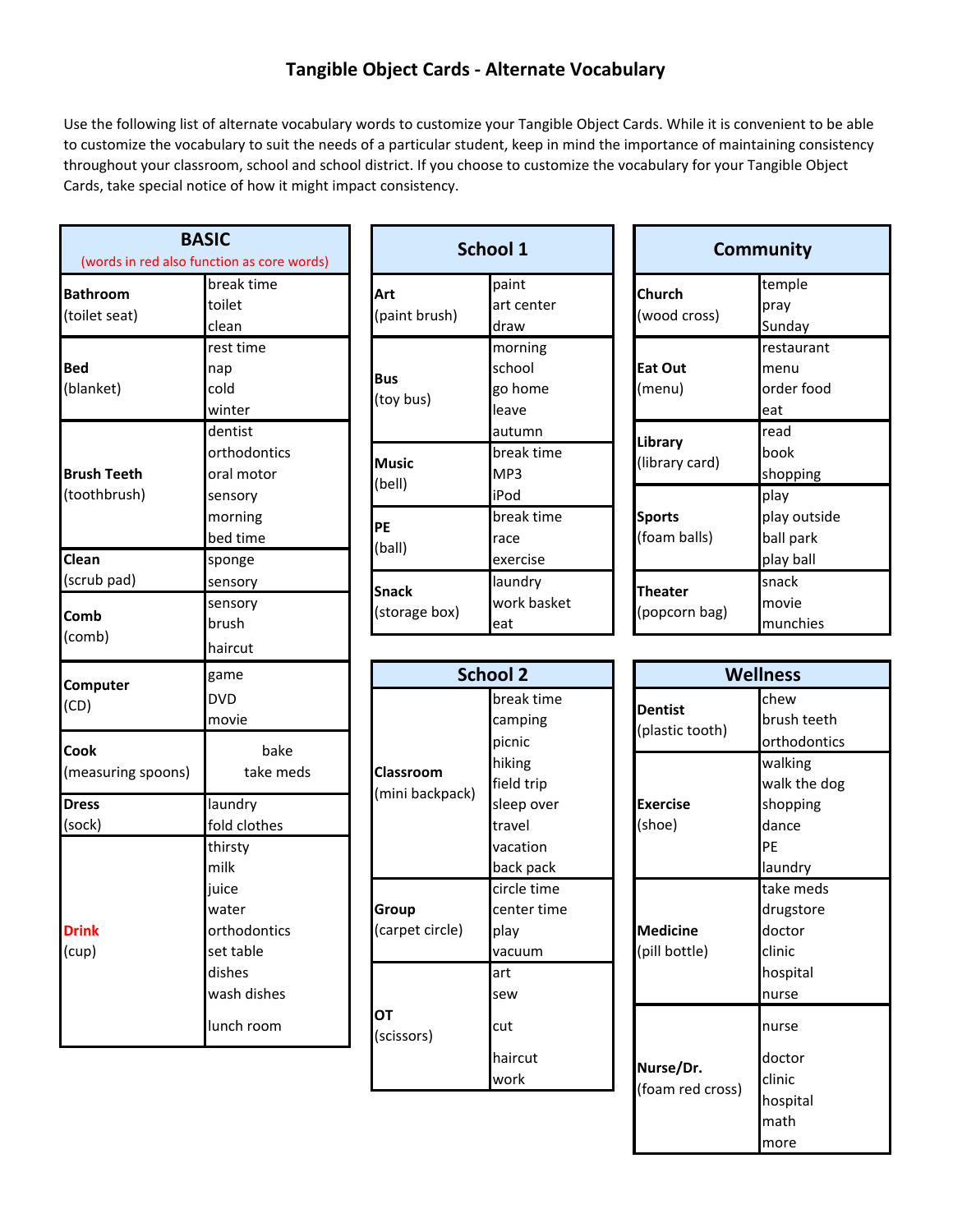| <b>BASIC</b> (cont.)         |                  |  |  |  |
|------------------------------|------------------|--|--|--|
|                              | breakfast        |  |  |  |
|                              | snack            |  |  |  |
|                              | set table        |  |  |  |
|                              | dishes           |  |  |  |
| Eat<br>(spoon)               | wash dishes      |  |  |  |
|                              | lunch room       |  |  |  |
|                              | lunch            |  |  |  |
|                              | dinner           |  |  |  |
|                              | supper           |  |  |  |
| Game                         | play             |  |  |  |
| (game die)                   | board game       |  |  |  |
|                              | my turn          |  |  |  |
|                              | too loud         |  |  |  |
|                              | too soft         |  |  |  |
| <b>Listen</b>                | headphones       |  |  |  |
| (foam ear)                   | story time       |  |  |  |
|                              | listening center |  |  |  |
|                              | ear pain         |  |  |  |
|                              | shopping         |  |  |  |
| <b>Money</b><br>(play money) | counting         |  |  |  |
|                              | pay bills        |  |  |  |
|                              | park             |  |  |  |
| <b>Outside</b>               | lawn             |  |  |  |
| (turf)                       | gardening        |  |  |  |
|                              | summer           |  |  |  |
|                              | play outside     |  |  |  |
| Play<br>(block & puzzle)     | puzzle           |  |  |  |
| <b>Read</b>                  | story time       |  |  |  |
| (book)                       | bed time         |  |  |  |
|                              | reading center   |  |  |  |
| <b>Shop</b>                  | math             |  |  |  |
| (calculator)                 |                  |  |  |  |
| TV                           | movie            |  |  |  |
| (foam TV)                    | theater          |  |  |  |
| Wash                         | sensory          |  |  |  |
| (scrungy)                    |                  |  |  |  |
| <b>Work</b>                  | think            |  |  |  |
| (gears)                      | game             |  |  |  |
|                              | science          |  |  |  |

| (cont.)     |               | School 2 (cont.) |                  | <b>Wellness (cont.</b> |  |
|-------------|---------------|------------------|------------------|------------------------|--|
| breakfast   |               | gym              | Pain             | weather                |  |
| snack       |               | gymnastics       | (pain symbols    | outside                |  |
| set table   |               | play             | with lightning)  | <b>think</b>           |  |
| dishes      | <b>PT</b>     | tumbling         |                  |                        |  |
| wash dishes | (floor mat)   | changing time    | <b>Fast Food</b> |                        |  |
| lunch room  |               | work             |                  | cookie                 |  |
| lunch       |               | kitchen          | <b>Dessert</b>   | food                   |  |
| dinner      |               | cook             | (cookie)         | snack                  |  |
| supper      |               | bubbles          |                  | treat                  |  |
| play        | <b>Speech</b> | play             |                  | snack                  |  |
| board game  | (bubble wand) | play outside     |                  | junk food              |  |
|             |               |                  | <b>Fries</b>     | .                      |  |

| too loud         |                  | <b>Leisure</b>    |               | $\mu$<br>food       |
|------------------|------------------|-------------------|---------------|---------------------|
| too soft         |                  | speech            |               | fair                |
| headphones       | <b>Bubbles</b>   | play              |               | <b>BBQ</b>          |
| story time       | (bubble bottle)  | play outside      |               | cook outside        |
| listening center |                  | play inside       |               | fast food           |
| ear pain         |                  | beach             | Hamburger     | McDonald's          |
| shopping         |                  | sensory           | (hamburger)   | <b>Burger King</b>  |
| counting         | Sand             | outside           |               | food                |
| pay bills        | (sand paper)     | play outside      |               | <b>White Castle</b> |
| park             |                  | park              |               | Wendy's             |
| lawn             |                  | sandbox           |               | picnic              |
| gardening        |                  | lake              |               | camping             |
| summer           | Swim             | play outside      |               | picnic              |
| play outside     | (life preserver) | swimming pool     | <b>Hotdog</b> | Dairy Queen         |
|                  |                  | beach             | (hotdog)      | Señor Wiener        |
| puzzle           |                  | park              |               | Sonic               |
| story time       |                  | park              |               | Wienerschnitzel     |
| bed time         | <b>Swing</b>     | play outside      |               | ball park           |
| reading center   | (tire swing)     | swing             |               | pizza party         |
|                  |                  | summer            | <b>Pizza</b>  | share               |
| math             |                  | garden            | (pizza)       | Pizza Hut           |
| movie            |                  | water plants      |               | Domino's            |
| theater          |                  | play in sprinkler |               | Papa John's         |
|                  | <b>Watering</b>  | play outside      |               |                     |
| sensory          | (hose spigot)    | wash car          |               |                     |
| think            |                  | wash dog          |               |                     |
| game             |                  | summer            |               |                     |

| (cont.)          | School 2 (cont.)               |                   |                          | <b>Wellness (cont.)</b> |
|------------------|--------------------------------|-------------------|--------------------------|-------------------------|
| breakfast        |                                | gym               | Pain                     | weather                 |
| snack            |                                | gymnastics        | (pain symbols            | outside                 |
| set table        |                                | play              | with lightning)          | think                   |
| dishes           | <b>PT</b>                      | tumbling          |                          |                         |
| wash dishes      | (floor mat)                    | changing time     |                          | <b>Fast Food</b>        |
| lunch room       |                                | work              |                          | cookie                  |
| lunch            |                                | kitchen           | <b>Dessert</b>           | food                    |
| dinner           |                                | cook              | (cookie)                 | snack                   |
| supper           |                                | bubbles           |                          | treat                   |
| play             | <b>Speech</b><br>(bubble wand) | play              |                          | snack                   |
| board game       |                                | play outside      |                          | junk food               |
| my turn          |                                |                   | <b>Fries</b>             | fair food               |
| too loud         |                                | <b>Leisure</b>    | (french fries)           | food                    |
| too soft         |                                | speech            |                          | fair                    |
| headphones       | <b>Bubbles</b>                 | play              |                          | <b>BBO</b>              |
| story time       | (bubble bottle)                | play outside      |                          | cook outside            |
| listening center |                                | play inside       |                          | fast food               |
| ear pain         |                                | beach             |                          | McDonald's              |
| shopping         |                                | sensory           | Hamburger<br>(hamburger) | <b>Burger King</b>      |
| counting         | Sand                           | outside           |                          | food                    |
| pay bills        | (sand paper)                   | play outside      |                          | <b>White Castle</b>     |
| park             |                                | park              |                          | Wendy's                 |
| lawn             |                                | sandbox           |                          | picnic                  |
| gardening        |                                | lake              |                          | camping                 |
| summer           | Swim                           | play outside      |                          | picnic                  |
| play outside     | (life preserver)               | swimming pool     | <b>Hotdog</b>            | Dairy Queen             |
|                  |                                | beach             | (hotdog)                 | Señor Wiener            |
| puzzle           |                                | park              |                          | Sonic                   |
| story time       |                                | park              |                          | Wienerschnitzel         |
| bed time         | <b>Swing</b>                   | play outside      |                          | ball park               |
| reading center   | (tire swing)                   | swing             |                          | pizza party             |
|                  |                                | summer            | <b>Pizza</b>             | share                   |
| math             |                                | garden            |                          | Pizza Hut               |
| movie            |                                | water plants      | (pizza)                  | Domino's                |
| theater          |                                | play in sprinkler |                          | Papa John's             |
|                  | <b>Watering</b>                | play outride      |                          |                         |